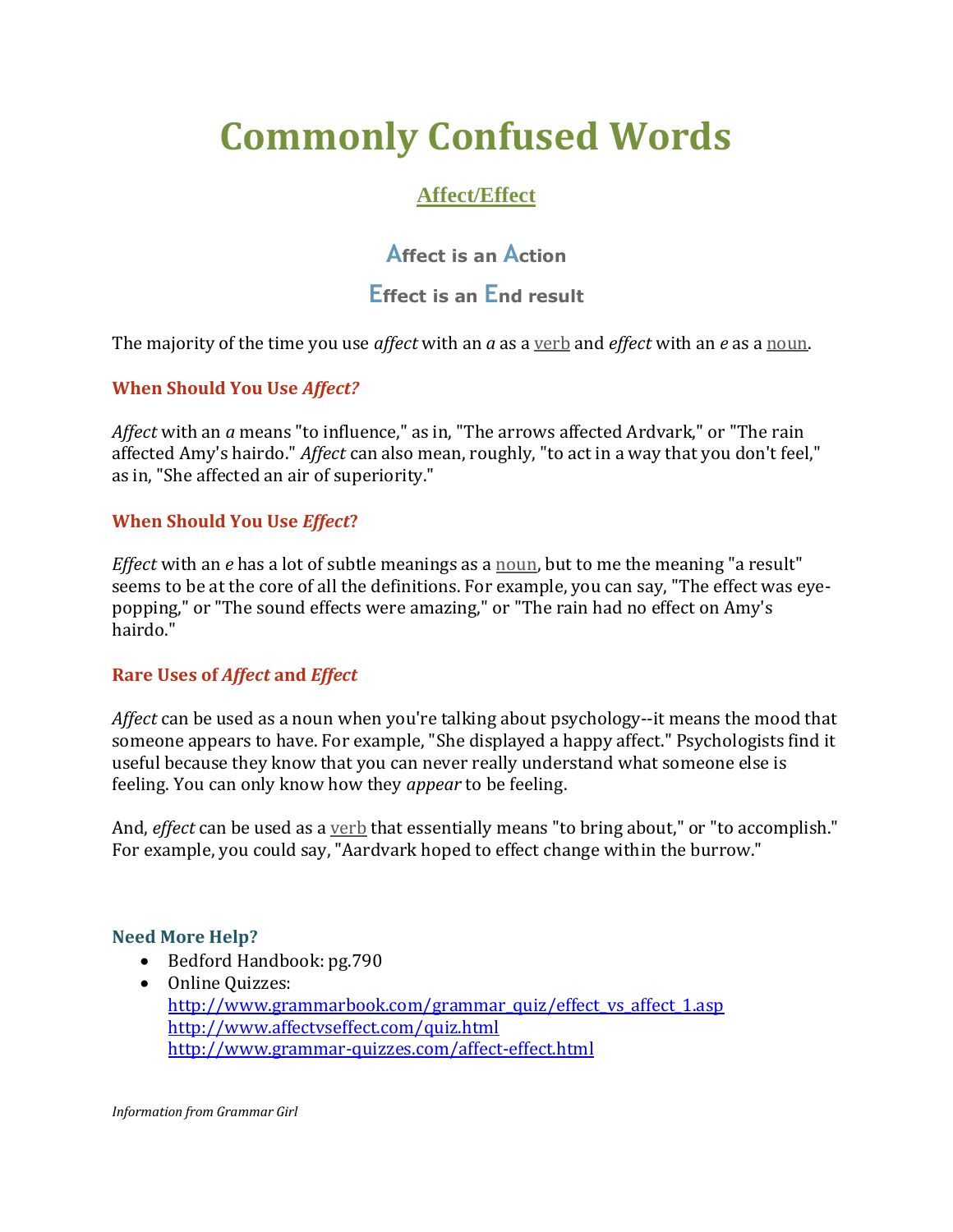# **Among/Between**

Use **between** when you are talking about distinct, individual items, even if there are more than two of them.

*Example: He chose between St. John's, St. Thomas, and the University of Minnesota.* 

Use **among** when you are talking about things that aren't distinct items.

*Example: He chose among the colleges in Minnesota.* 

#### **Incorrect: Correct:**

|                                             | 1. The girl chose <i>among</i> an apple and an orange. 1. The girl chose <b>between</b> an apple and an orange. |
|---------------------------------------------|-----------------------------------------------------------------------------------------------------------------|
| 2. The student needed to choose between the | 2. The student needed to choose <b>among</b> the                                                                |
| classes offered by his college.             | classes offered by his college.                                                                                 |

Also remember that among and between convey **different ideas about location**. John walked among the people conveys the idea that John was walking through a large crowd. John walked between the people conveys the idea that John walked between two people or walked on some kind of pathway between two groups of people.

# **Need More Help?**

• Online Quizzes: [http://www.softschools.com/quizzes/grammar/among\\_between/quiz3174.html](http://www.softschools.com/quizzes/grammar/among_between/quiz3174.html) [http://www.bbc.co.uk/worldservice/learningenglish/radio/specials/1723\\_gramch](http://www.bbc.co.uk/worldservice/learningenglish/radio/specials/1723_gramchallenge46/page2.shtml) [allenge46/page2.shtml](http://www.bbc.co.uk/worldservice/learningenglish/radio/specials/1723_gramchallenge46/page2.shtml) [http://www.bbc.co.uk/worldservice/learningenglish/radio/specials/1723\\_gramch](http://www.bbc.co.uk/worldservice/learningenglish/radio/specials/1723_gramchallenge46/page3.shtml) [allenge46/page3.shtml](http://www.bbc.co.uk/worldservice/learningenglish/radio/specials/1723_gramchallenge46/page3.shtml) <http://grammar.quickanddirtytips.com/between-versus-among.aspx#BetweenQuiz>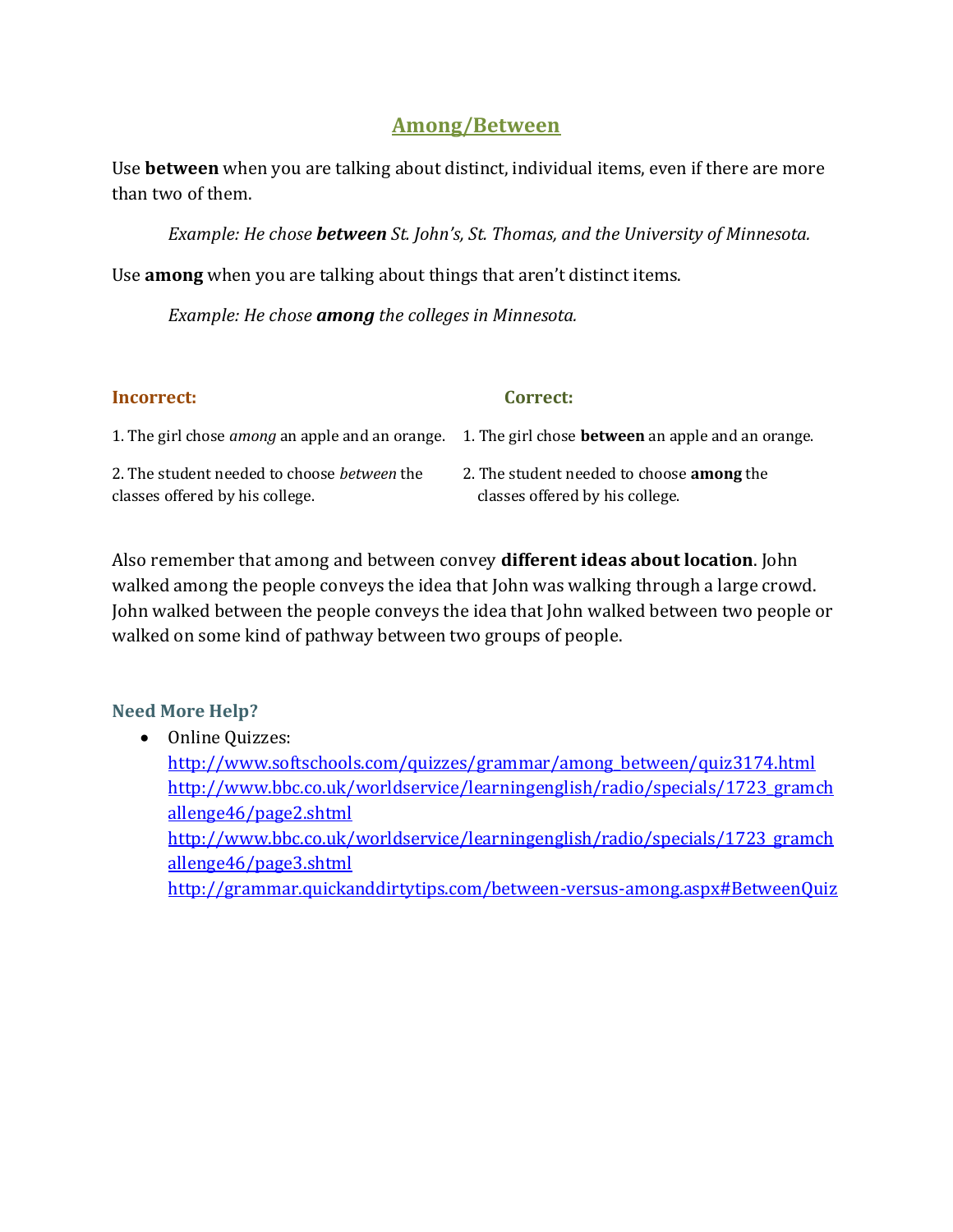# **Amount vs. Number**

# **Definition**

- **Amount:** The total of two or more quantities (FreeDictionary.com).
- **Number:** A concept of quantity that is or can be derived from a single unit, the sum of a collection of units, or zero (FreeDictionary.com)

# **Rules**

Use "amount" with quantities that cannot be counted. Use "number" with those that can.

# **Examples**

- 1. I have a number of assignments to do this weekend.
- 2. The amount of pollution in the air is impossible to know without scientific technology.
- 3. There are a fair number of students in the class.
- 4. What amount of sugar do I need to make chocolate chip cookies?

# **Need More Help?**

- $\bullet$  Bedford: pg. 791
- Explanation: <http://www.drgrammar.org/frequently-asked-questions>
- Online Quiz: <http://www.proprofs.com/quiz-school/story.php?title=tplc-amountnumber-quiz>
- Video: <http://www.youtube.com/watch?v=F8Do9bDfd1Y>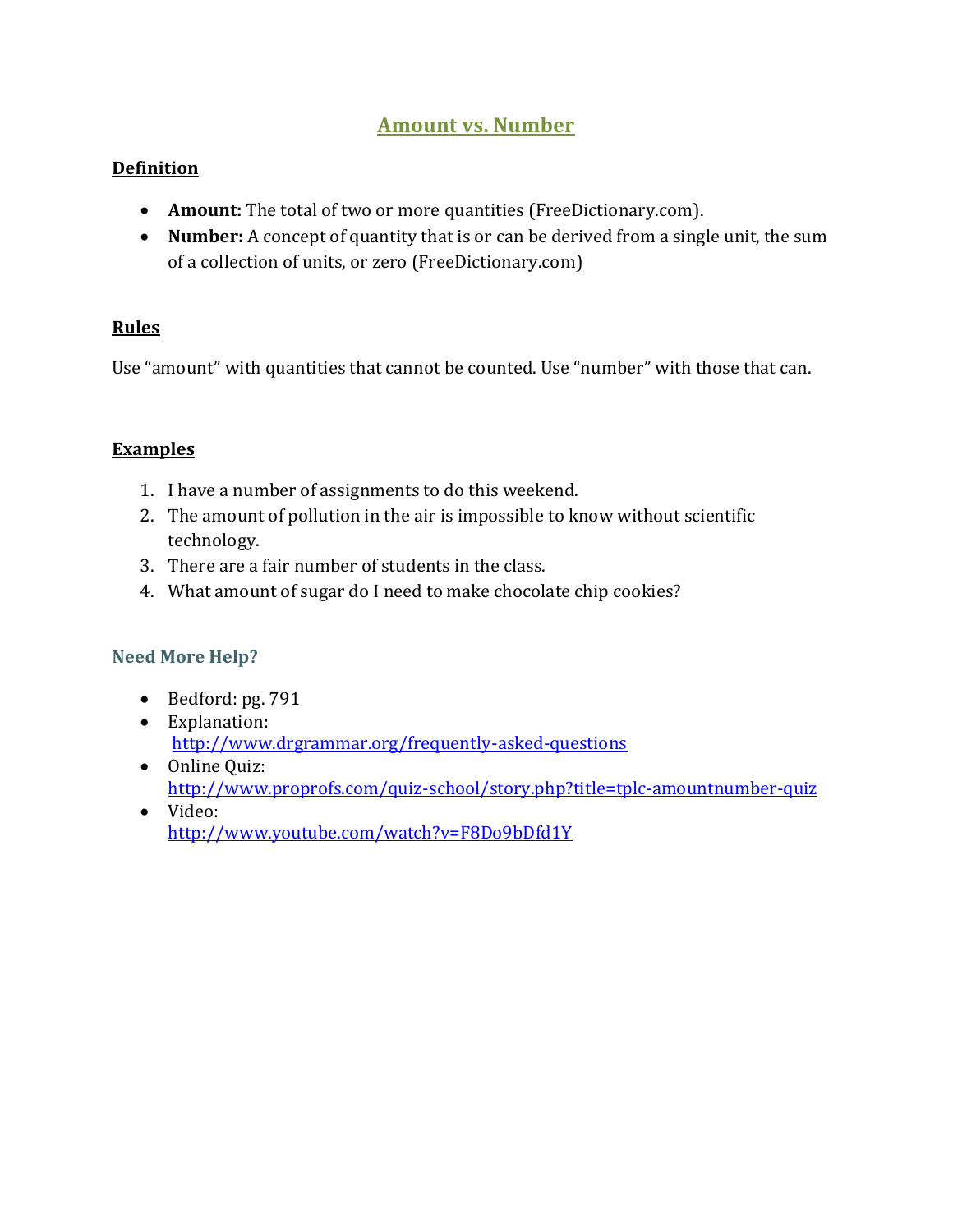

# **Less/Fewer**

Fewer is the comparative used to describe plural, discretely quantifiable nouns, while less is the comparatives used when speaking of a grammatically singular noun (including mass nouns).

Fewer vs. Less (Simplified)

Fewer is used when referring to things that can be counted.

Less is used when referring to uncountable and usually abstract nouns.

Use "fewer" with countable, individual things, and "less" with

uncountable amounts, volumes, etc. So: "I should drink less coffee," but "I should eat fewer doughnuts."

But it's not as simple as plural (fewer) vs. singular (less). Sometimes "less" is correct even with a plural noun. For example, the expression *less than* is used in front of a plural noun that denotes a measure of distance, amount, or time.

Example: We will go on vacation in less than four weeks. Example: She owes him less than \$30. Example: We had less than 25 miles to go but ran out of gas.

#### Also, use less with the expression *or less.*

Example: Write a paragraph about an environmental issue in 200 words or less.

#### **Correct**

Ex. There were fewer customers than anticipated. Ex. I have less patience than Ted.

#### **Incorrect**

Ex. There are less computers available in the lab today. Ex. In fewer than three weeks, she will be leaving for Europe.

# **Need More Help?**

• Online quizzes:

<http://www.usingenglish.com/quizzes/54.html> <http://www.towson.edu/ows/indexexercises.htm> -->scroll down to header "Commonly Confused Words"

*There is conflicting information on this rule when applied to the phrase "10 items or less. In some instances, the rule states that the phrase should state "10 items or fewer" but in other cases the rule said this phrase had become idomatic and is an exception.*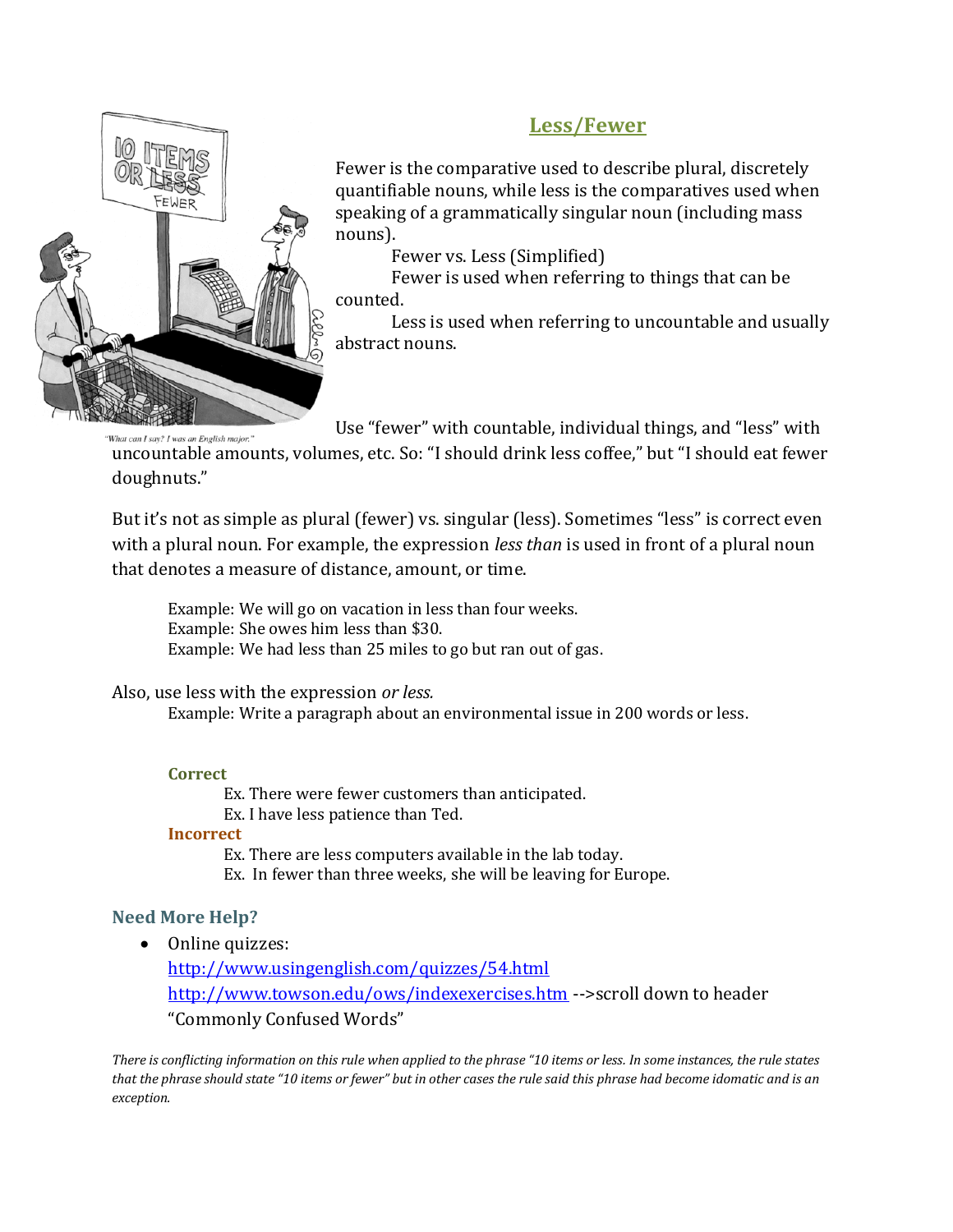# **Loan/Borrow**

# **Definition/explanation of the term:**

Borrow means "to take," while lend and loan mean "to give."

# **Rules:**

You can only borrow something from someone. Try substituting "take" for borrow and "give" for lend or loan - the correct word will immediately be clear.

# **Examples of incorrect vs. correct usage:**

Correct Ex. Loan (or lend) me a pen. Ex. May I borrow your book to study? Incorrect Ex. Borrow me a pen. Ex. I can't afford to borrow you any money.

# **Need More Help?**

• Online Quizzes: <http://a4esl.org/q/h/vm/cloze3.html>